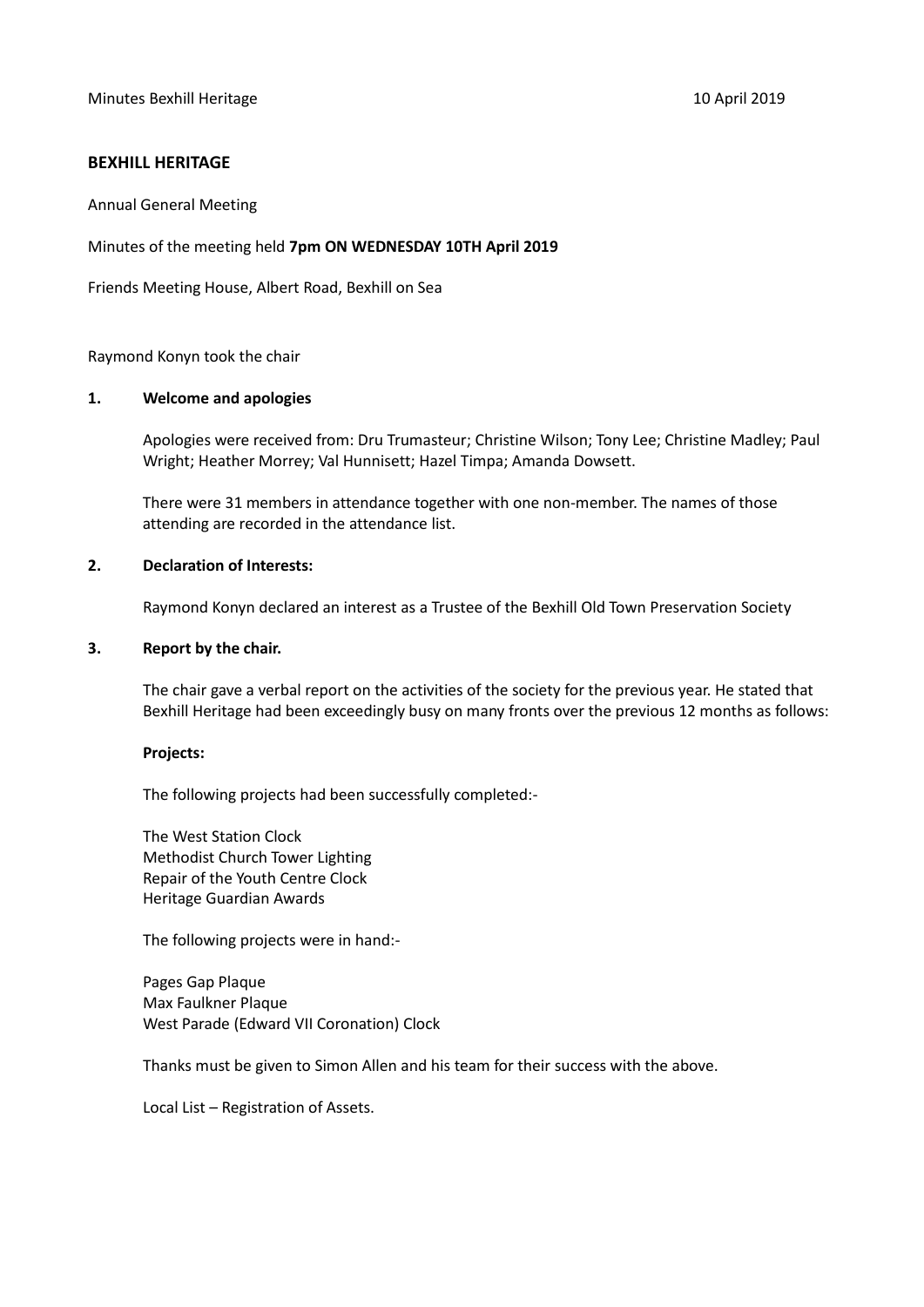## **Reports to Rother District Council:**

Reports on the following matters have been submitted to Rother District Council to assist in the consideration of applications or proposals brought forward by the Council:-

DASA Local Plans West Parade Clock Tower Memorial Bus Shelter, De La Warr Road East Parade Shelters Cemetery Lodge, Public Realm Proposed Recreation Centre/Hotel/Housing redevelopment site and the Bexhill Drill Hall [Including provision of an alternative scheme proposal] Building Preservation Notice Requests in respect of: Beulah Baptist Church – subject of a demolition notice to RDC Down Cottage, Collington Lane East

### **Comments on applications to Rother District Council:**

Sea Angling Club, East Parade Clavering Walk Housing Project Spindlewood Housing Project Victoria Hall Moleynes Mead, Ellerslie Lane development

Request to candidates & political parties for information on their heritage policies posted on website.

### **Relationship with Rother District Council**

The Chairman reported that it has always been the intention of Bexhill Heritage to build a positive and good working relationship with Rother District Council.

Progress has been made with some Council Officers and Members. However this remains an important, if uphill, task. Bexhill Heritage has been able to secure meetings with officers and members on significant issues such as the Drill Hall, which is some progress.

#### **SWOT Analysis:**

The Chairman explained that time was of the essence and a full report on the SWAT Analysis would have to await another meeting. However he wanted to draw to the attention of members the biggest 'threat' was Planning, which was coming to dominate much of the activities of the Committee.

The Chairman wished to take this opportunity to thank David Beales for his sterling work in handling the planning issues on behalf of Bexhill Heritage.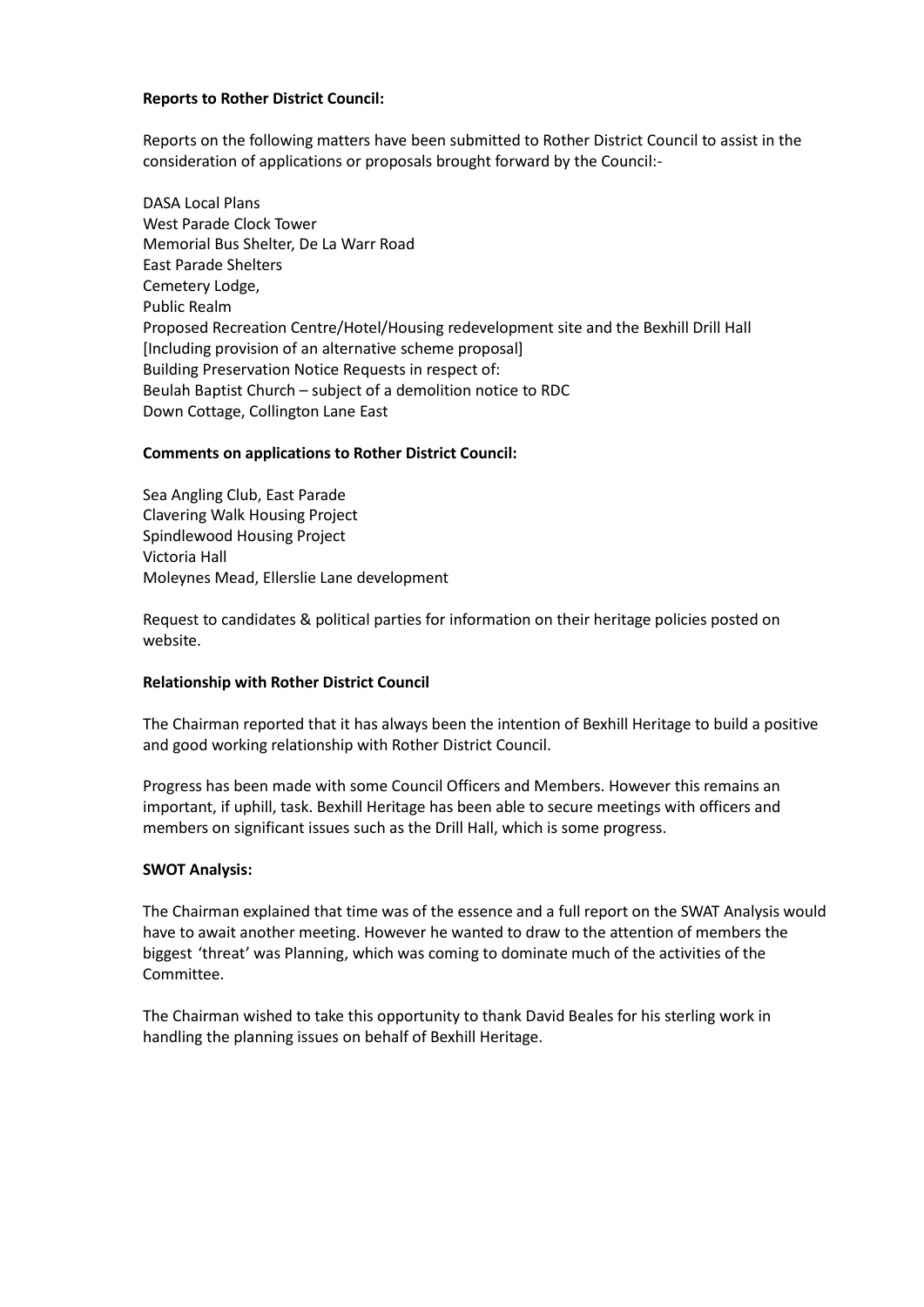### **Direction:**

The Chairman advised that in his opinion the direction being taken by Bexhill Heritage was the right one. This has been as a result of the quality of the committee and the professionalism therein.

He had to point out that extra support and help is needed for the following:

Events, Local List, Planning, Projects, Refreshment Team.

### **...and finally, thanks.**

The chairman advised that Emily Leach as a Trustee and Tony Teehan as Secretary were standing down at this AGM and replacements were needed for these posts. The chairman expressed his thanks on behalf of the committee and Bexhill Heritage for all the work that they have done.

### 4. **Governance**

At this point in the meeting Steve Johnson, Vice Chairman, took over from the Chairman.

### **Constitution:**

The Vice Chairman advised the meeting that a copy of the Constitution had been included in their document pack provided before the meeting and asked if any member had a matter relating to the Constitution which they wish to be raise.

There were no matters relating to the Constitution.

The Vice Chairman advised the meeting that there were Committee Posts which remained unfilled as follows:

Media/Marketing Officer; Events Manager; Assistant Treasurer.

## **Election of Trustees**

The Vice Chairman advised the meeting that the notice that the term of office of Steve Johnson ended at the AGM was incorrect and should be ignored.

A new Trustee was required to replace Emily Leach who was standing down. The Vice Chairman invited nominations form the floor of the meeting but none were forthcoming. The Vice Chairman therefore nominated Simon Allen as a Trustee, which was seconded by Alex Markwick. The nomination was approved by the members present.

## **Election of Committee**

The Vice Chairman invited the meeting to nominate candidates for the Committee but no nominations were forthcoming.